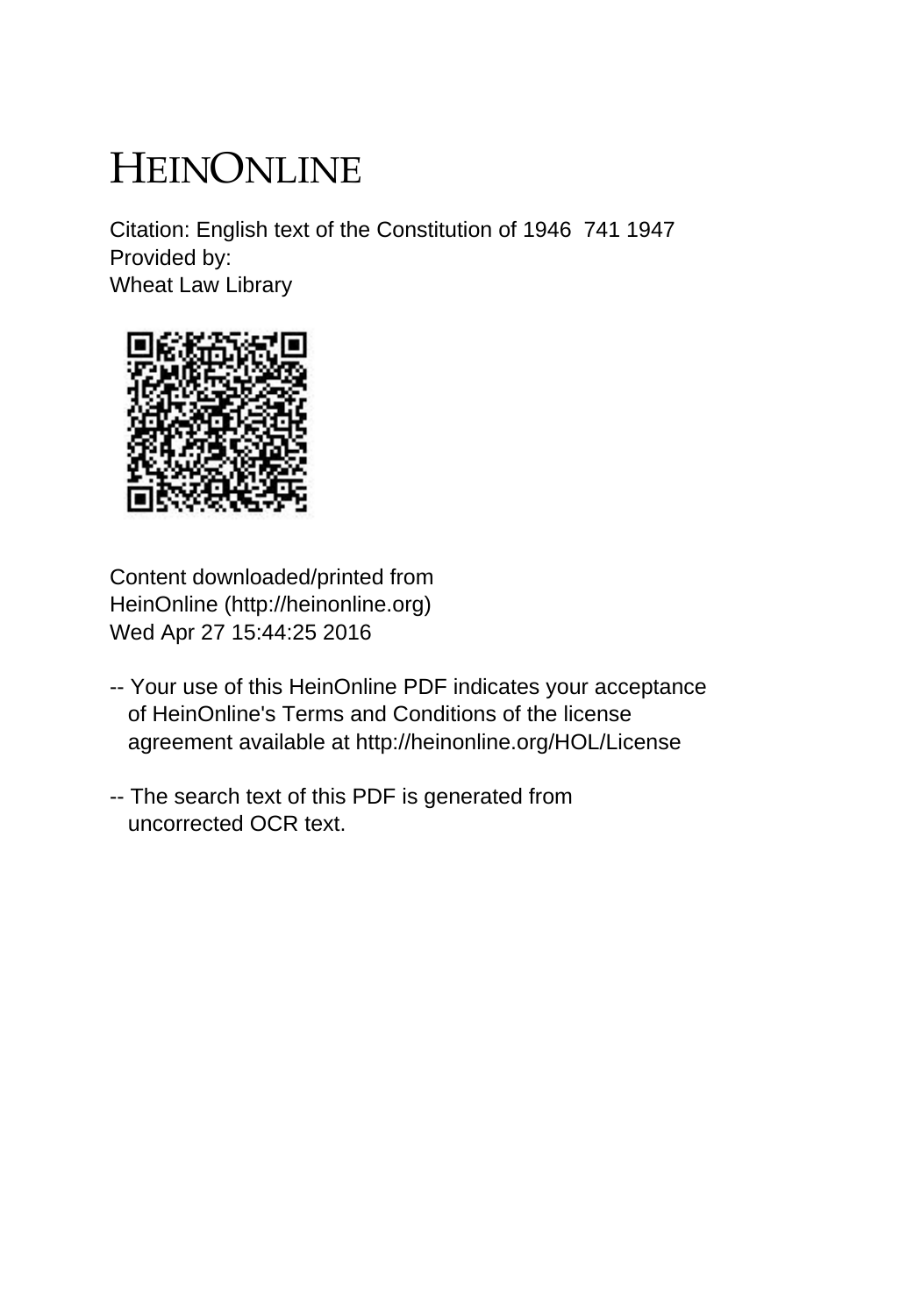manner of entering such goods up on the statistical account, referred to in the exchange of Notes, the two Governments shall, in each individual case, mutually agree as to the necessity on Italy's part of procuring abroad the requisite materials for such supplies.

(2) The Agreements signed this day shall not prevent either of the two Governments from participating in the conclusion of multilateral agreements under the auspices of the United Nations Organisation. In this case the two Governments shall remain in touch with one another for the eventual adjustment of the Agreements concluded directly between them with such multilateral agreements.

It is further agreed that no provision relating to payments between the two countries shall prevent one or other of the contracting parties from accession to an international monetary convention of a general nature. In this event the contracting parties shall examine anew the above-mentioned Agreements with a view to introducing therein such modifications as may eventually become necessary.

Done at Montevideo, the 26th day of February, 1947, in the Spanish and Italian languages, the two texts being equally authentic.

> E. R. LARRETA. MARIO BRACCI. HÉCTOR ALVAREZ CINA.

# **CONSTITUTION of Japan.-Tokyo, 3rd November, 1946.**

# (Translation)

We, the Japanese people, acting through our duly elected representatives in the National Diet, determined that we shall secure for ourselves and our posterity the fruits of peaceful co-operation with all nations and the blessings of liberty throughout this land, and resolved that never again shall we be visited with the horrors of war through the action of government, do proclaim that sovereign power resides with the people and do firmly establish this Constitution. Government is a sacred trust of the people, the authority for which is derived from the people, the powers of which are exercised **by** the representatives of the people, and the benefits of which are enjoyed by the people. This is a universal principle of mankind upon which this Constitution is founded. We reject and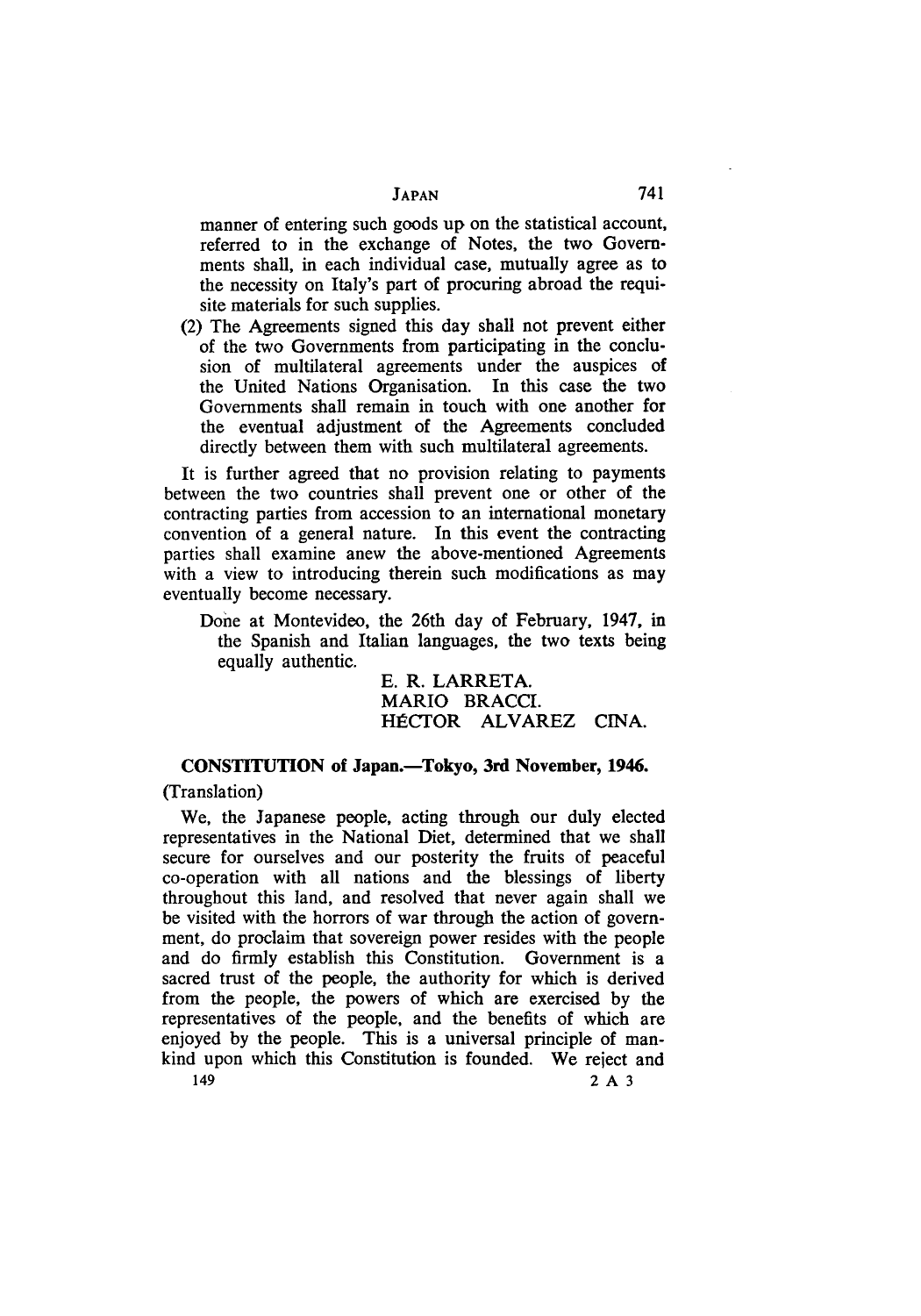revoke all constitutions, laws, ordinances and rescripts in conflict herewith. We, the Japanese people, desire peace for all time and are deeply conscious of the high ideals controlling human relationships, and we have determined to preserve our security and existence, trusting in the justice and faith of the peace-loving peoples of the world. We desire to occupy an honoured place in an international society striving for the preservation of peace, and the banishment of tyranny and slavery, oppression and intolerance for all time from the earth. We recognise that all peoples of the world have the right to live **in** peace, free from fear and want.

We believe that no nation is responsible to itself alone, but the laws of political morality are universal ; and that obedience to such laws is incumbent upon all nations which would sustain their own sovereignty and justify their sovereign relationship with other nations.

We, the Japanese people, pledge our national honour to accomplish these high ideals and purposes with all our resources.

#### Chapter *I.-The Emperor*

#### ARTICLE 1

The Emperor shall be the symbol of the State and of the unity of the people, deriving his position from the will of the people, with whom resides Sovereign power.

#### ARTICLE 2

The Imperial Throne shall be dynastic and the succession thereto shall be regulated in accordance with the Imperial House Law passed by the Diet.

#### ARTICLE 3

The advice and approval of the Cabinet shall be required for all acts of the Emperor in matters of State, and the Cabinet shall be responsible therefor.

# ARTICLE 4

The Emperor shall perform only such acts in matters of State as are provided for in this Constitution, and he shall not have powers related to Government.

The Emperor may delegate the performance of his acts in matters of State as may be provided **by** law.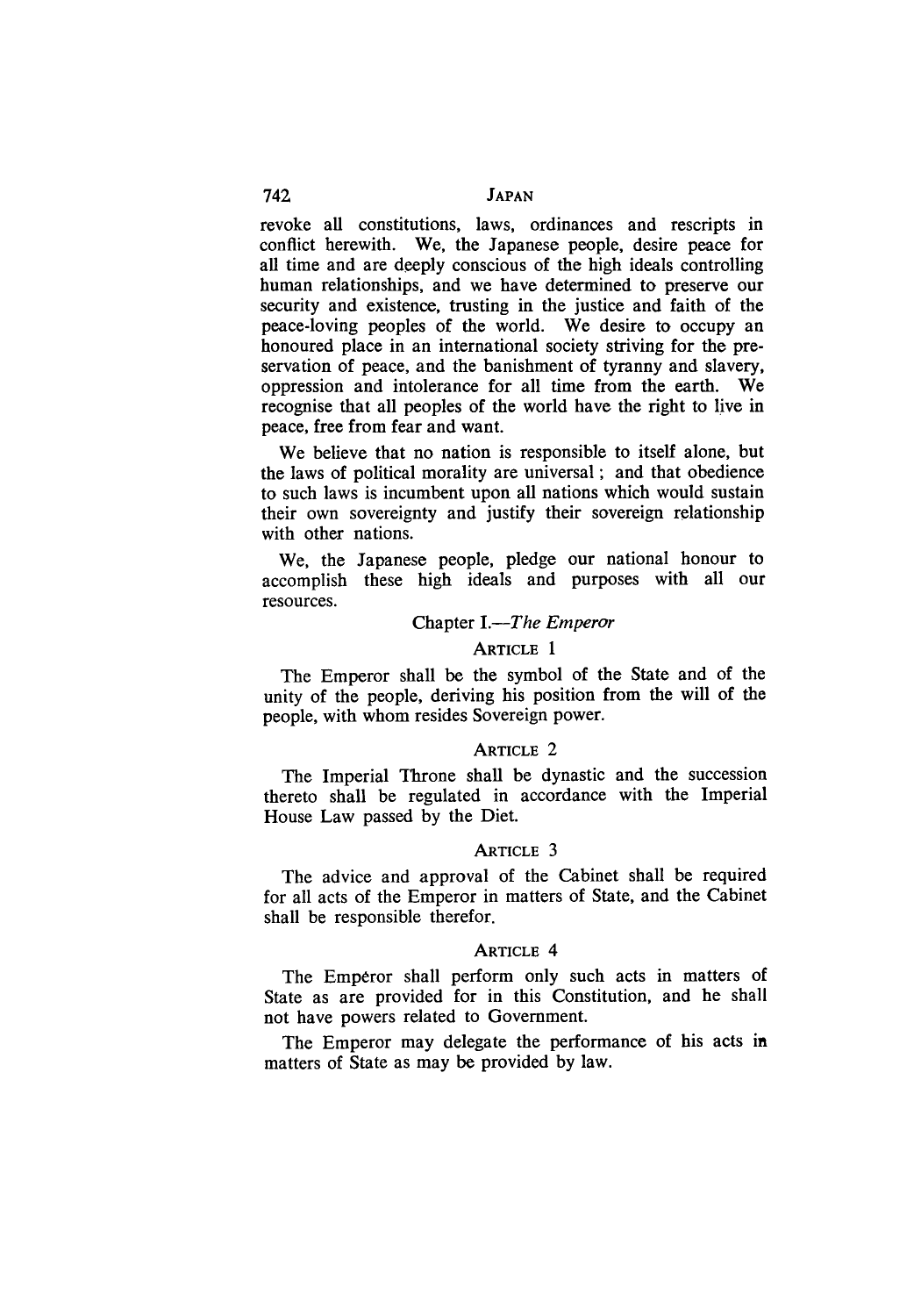When, in accordance with the Imperial House Law, a regency is established, the Regent shall perform his acts in matters of State in the Emperor's name. In this case, paragraph **1** of the preceding article will be applicable.

#### **ARTICLE** 6

The Emperor shall appoint the Prime Minister as designated by the Diet.

The Emperor shall appoint the Chief Judge of the Supreme Court, as designated by the Cabinet.

#### **ARTICLE 7**

The Emperor, with the advice and approval of the Cabinet, shall perform the following acts in matters of State on behalf of the people: $-$ 

Promulgation of amendments of the Constitution, laws, Cabinet orders and treaties.

Convocation of the Diet.

Dissolution of the House of Representatives.

Proclamation of general election of members of the Diet.

Attestation of the appointment and dismissal of Ministers of State and other officials as provided for by law, and of full powers and credentials of ambassadors and ministers.

Attestation of general and special amnesty, commutation of punishment, reprieve and restoration of rights.

Awarding of honours.

Attestation of instruments of ratification and other diplomatic documents as provided for by law.

Receiving foreign ambassadors and ministers.

Performance of ceremonial functions.

#### **ARTICLE** 8

No property can **be** given to, or received by, the Imperial House, nor any gifts can be made therefrom, without the authorisation of the Diet.

#### Chapter *II.-Renunciation of War*

#### **ARTICLE** 9

Aspiring sincerely to an international peace based on justice and order, the Japanese people for ever renounce war as a 149 2 *A* 4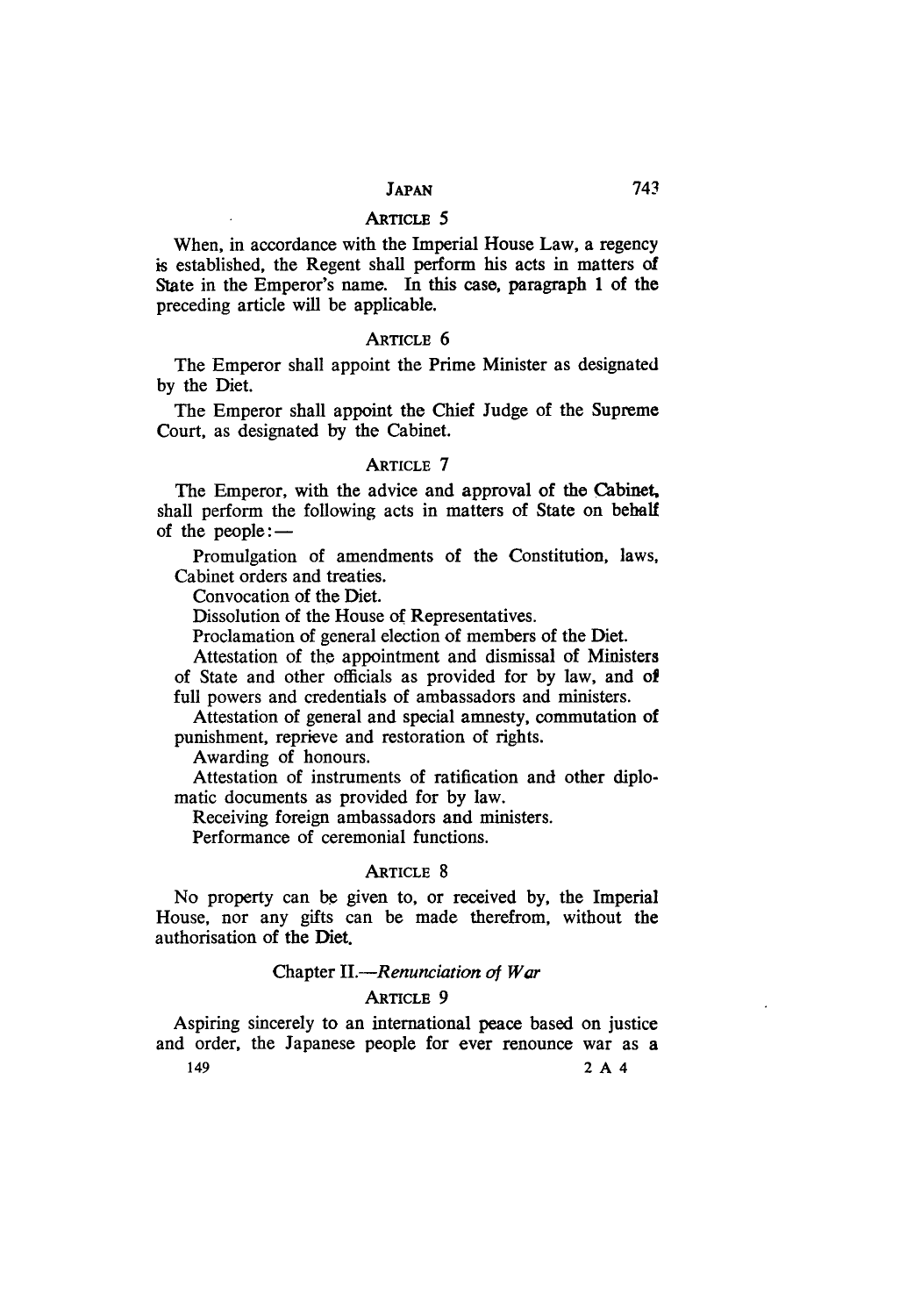sovereign right of the nation and the threat or use of force as means of settling international disputes.

In order to accomplish the aim of the preceding paragraph, land, sea and air forces, as well as other war potential, will never be maintained. The right of belligerency of the State will not be recognised.

# Chapter *III.-Rights and Duties of the People* **ARTICLE** 10

The conditions necessary for being a Japanese national shall be determined **by** law.

# ARTICLE **11**

The people shall not be prevented from enjoying any of the fundamental human rights. These fundamental human rights guaranteed to the people **by** this Constitution shall be conferred upon the people of this and future generations as eternal and inviolate rights.

#### ARTICLE 12

The freedoms and rights guaranteed to the people **by** this Constitution shall be maintained **by** the constant endeavour of the people, who shall refrain from any abuse of these freedoms and rights and shall always be responsible for utilising them for the public welfare.

#### ARTICLE **13**

**All** of the people shall be respected as individuals. Their right to life, liberty and the pursuit of happiness shall, to the extent that it does not interfere with the public welfare, be the supreme consideration in legislation and in other governmental affairs.

#### **ARTICLE** 14

**All** of the people are equal under the law and there shall be no discrimination in political, economic or social relations because of race, creed, sex, social status or family origin.

Peers and peerage shall not be recognised.

No privilege shall accompany any award of honour, decoration or any distinction, nor shall any such award be valid beyond the lifetime of the individual who now holds or hereafter may receive it.

# **ARTICLE 15**

The people have the inalienable right to choose their public officials and to dismiss them.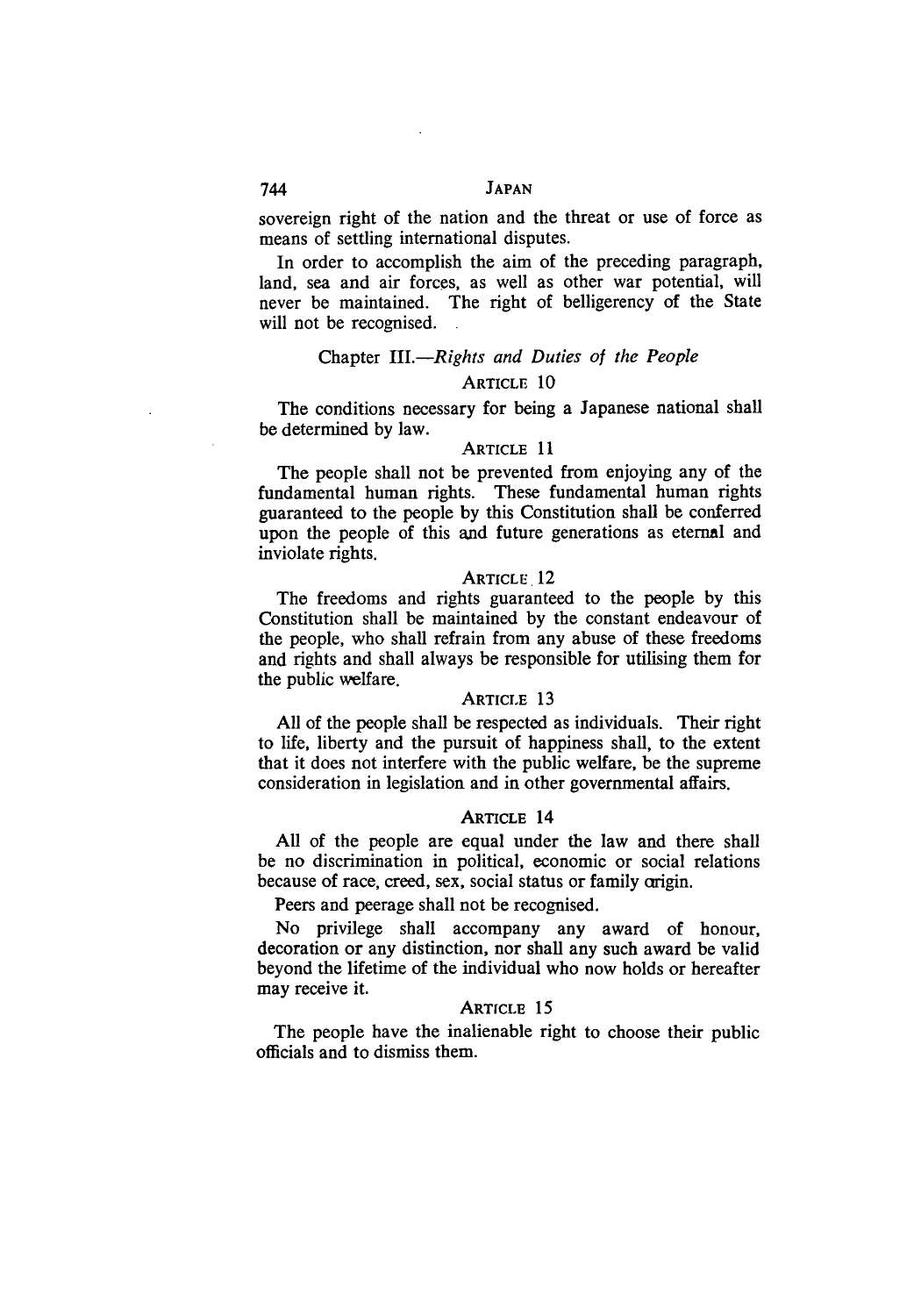All public officials are servants of the whole community and not of any group thereof.

Universal adult suffrage is guaranteed with regard to the election of public officials.

In all elections, secrecy of the ballot shall not be violated. A voter shall not be answerable, publicly or privately, for the choice he has made.

#### ARTICLE 16

Every persons shall have the right of peaceful petition for the redress of damage, for the removal of public officials, for the enactment, repeal or amendment of laws, ordinances **or** regulations and for other matters; nor shall any person be in any way discriminated against for sponsoring such a petition.

#### ARTICLE 17

Every person may sue for redress as provided by law from the State or a public entity, in case he has suffered damage through illegal act of any public official.

#### ARTICLE 18

No person shall be held in bondage of any kind. Involuntary servitude, except as punishment for a crime, is prohibited.

#### ARTICLE 19

Freedom of thought and conscience shall not be violated.

#### ARTICLE 20

Freedom of religion is guaranteed to all. No religious organisation shall receive any privileges from the State, nor exercise any political authority.

No persons shall be compelled to take part in any religious act, celebration, rite or practice.

The State and its organs shall refrain from religious education or any other religious activity.

#### ARTICLE 21

Freedom of assembly and association, as well as speech, press and all other forms of expression are guaranteed.

No censorship shall be maintained, nor shall the secrecy of any means of communication be violated.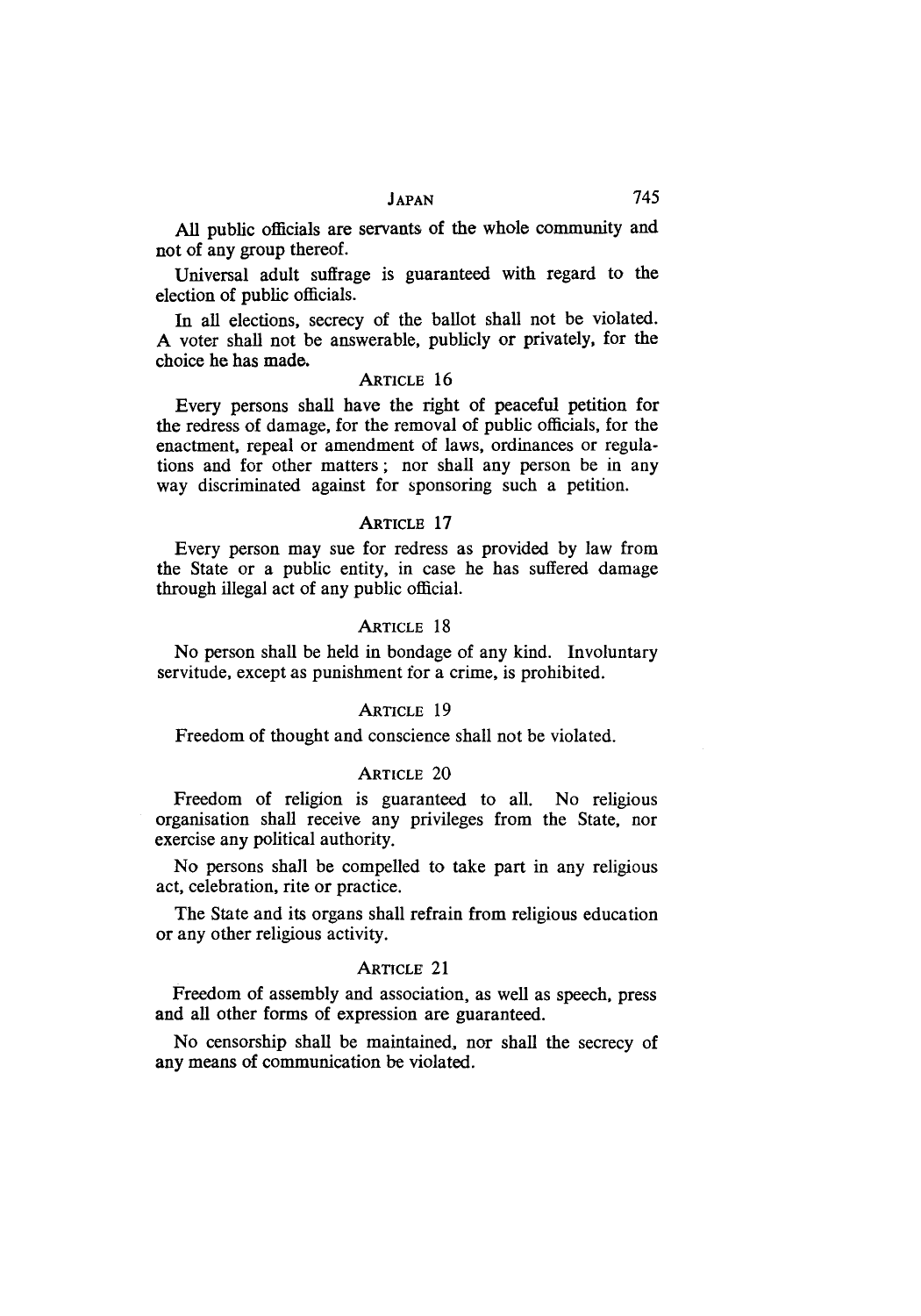# ARTICLE 22

Every person shall have freedom to choose and change his residence and to choose his occupation to the extent that it does not interfere with the public welfare.

Freedom of all persons to move to a foreign country and to divest themselves of their nationality shall be inviolate.

#### ARTICLE 23

#### Academic freedom is guaranteed.

#### ARTICLE 24

Marriage shall be based only on the mutual consent of both sexes and it shall be maintained through mutual co-operation with the equal rights of husband and wife as a basis. With regard to choice of spouse, property rights, inheritance, choice of domicile, divorce and 9ther matters pertaining to marriage and the family, laws shall be enacted from the standpoint of individual dignity and the essential equality of the sexes.

#### ARTICLE 25

All people shall have the right to maintain the minimum standards of wholesome and cultured living.

In all spheres of life, the State shall use its endeavours for the promotion and extension of social welfare and security, and of public health.

#### ARTICLE 26

All people shall have the right to receive an equal education correspondent to their ability, as provided by law.

All people shall be obliged to have all boys and girls under  $\cdot$ their protection given ordinary education as provided for by law. Such compulsory education shall be free.

#### ARTICLE 27

All people shall have the right and the obligation to work.

Standards for wages, hours, rest and other working conditions shall be fixed by law.

Children shall not be exploited.

#### ARTICLE 28

The right of workers to organise and to bargain and act collectively is guaranteed.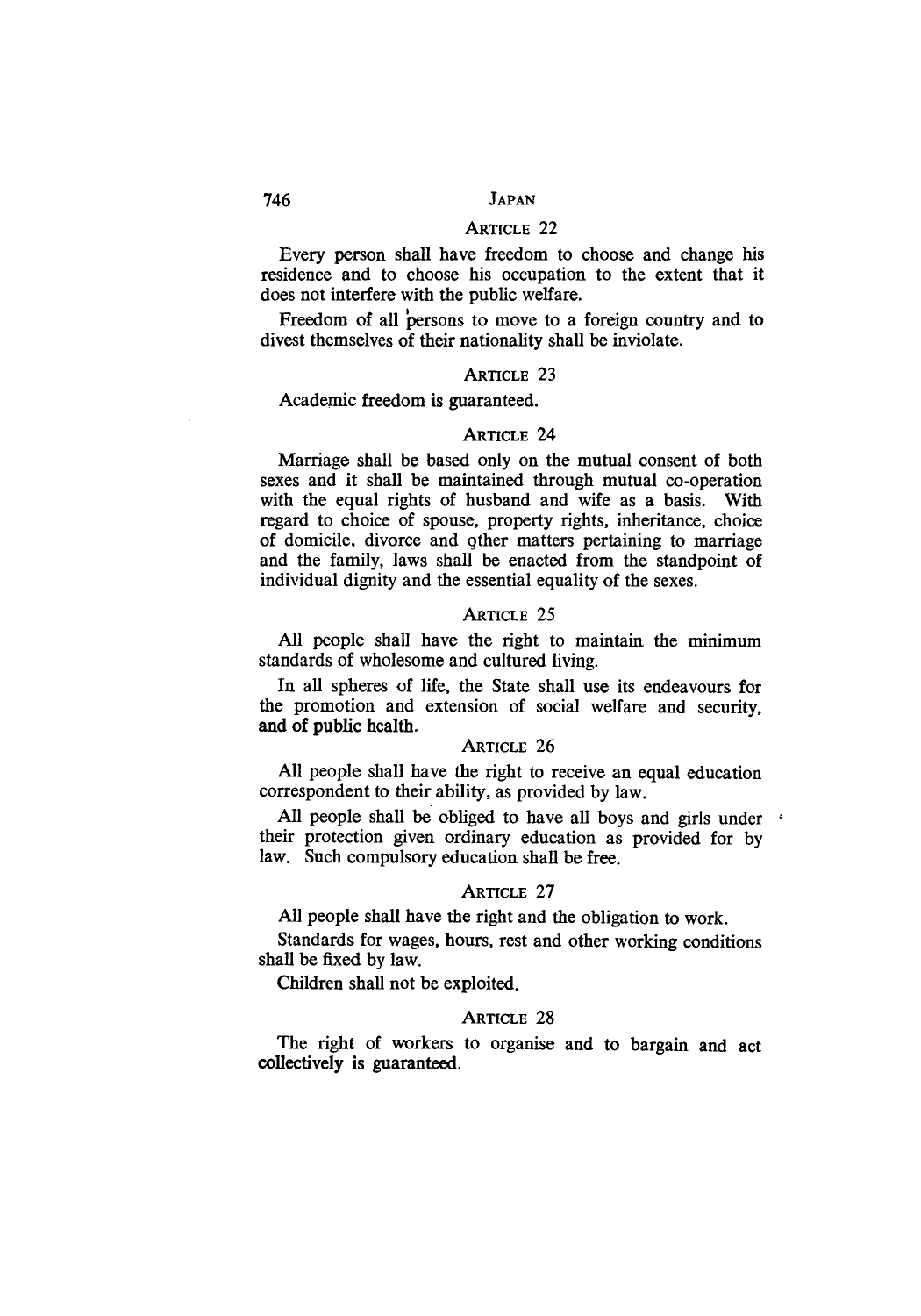The right to own or to hold property is inviolable.

Property rights shall be defined by law, in conformity with the public welfare.

Private property may be taken for public use upon just compensation therefor.

## ARTICLE 30

The people shall be liable to taxation as provided by law.

# ARTICLE **31**

No person shall be deprived of life or liberty, nor shall any other criminal penalty be imposed, except according to procedure established by law.

#### ARTICLE 32

No person shall be denied the right of access to the courts.

#### ARTICLE 33

No person shall be apprehended except upon warrant issued by a competent judicial officer which specifies the offence with which the person is charged, unless he is apprehended, the offence being committed.

#### ARTICLE 34

No person shall be arrested or detained without being at once informed of the charges against him or without the immediate privilege of counsel; nor shall he be detained without adequate cause; and upon demand of any person such cause must be immediately shown in open court in his presence and the presence of his counsel.

#### **ARTICLE** 35

The right of all persons to be secure in their homes, papers and effects against entries, searches and seizures shall not be impaired except upon warrant issued for adequate cause, and particularly describing the place to be searched and things to be seized, or except as provided by Article 33.

Each search or seizure shall be made upon separate warrant issued by a competent judicial officer.

#### ARTICLE **36**

The infliction of torture by a public officer and cruel punishments are absolutely forbidden.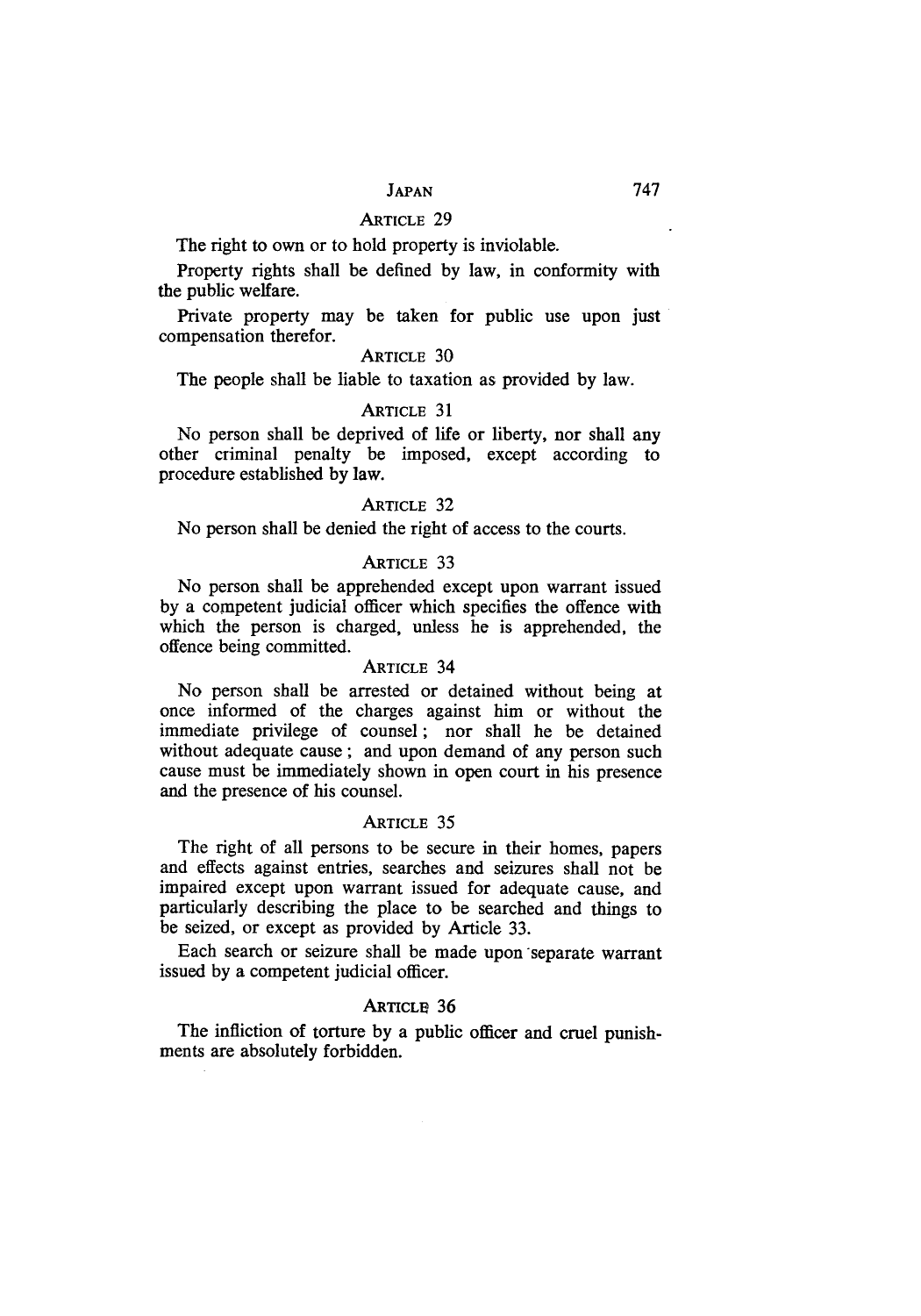#### ARTICLE 37

In all criminal cases the accused shall enjoy the right to a speedy and public trial by an impartial tribunal.

He shall be permitted full opportunity to examine all witnesses, and he shall have the right of compulsory process for obtaining witnesses on his behalf at public expense.

At all times the accused shall have the assistance of competent counsel who shall, if the accused is unable to secure the same by his own efforts, be assigned to his use by the State.

#### ARTICLE 38

No person shall be compelled to testify against himself.

Confessions made under compulsion, torture or threat, or after prolonged arrest or detention shall not be admitted in evidence.

No person shall be convicted or punished in cases where the only proof against him is his own confession.

## ARTICLE 39

No person shall be held criminally liable for an act which was lawful at the time it was committed, or of which he has been acquitted, nor shall he, in any way, be placed in double jeopardy.

## ARTICLE 40

Any person, in case he is acquitted after he has been arrested or detained, may sue the State for redress as provided by law.

#### Chapter *IV.-The Diet*

#### **ARTICLE** 41

The Diet shall be the highest organ of State power, and shall be the sole law-making organ of the State.

#### ARTICLE 42

The Diet shall consist of two Houses, namely, the House of Representatives and the House of Councillors.

#### ARTICLE 43

Both Houses shall consist of elected members, representative of all the people.

The number of the members of each House shall be fixed bylaw.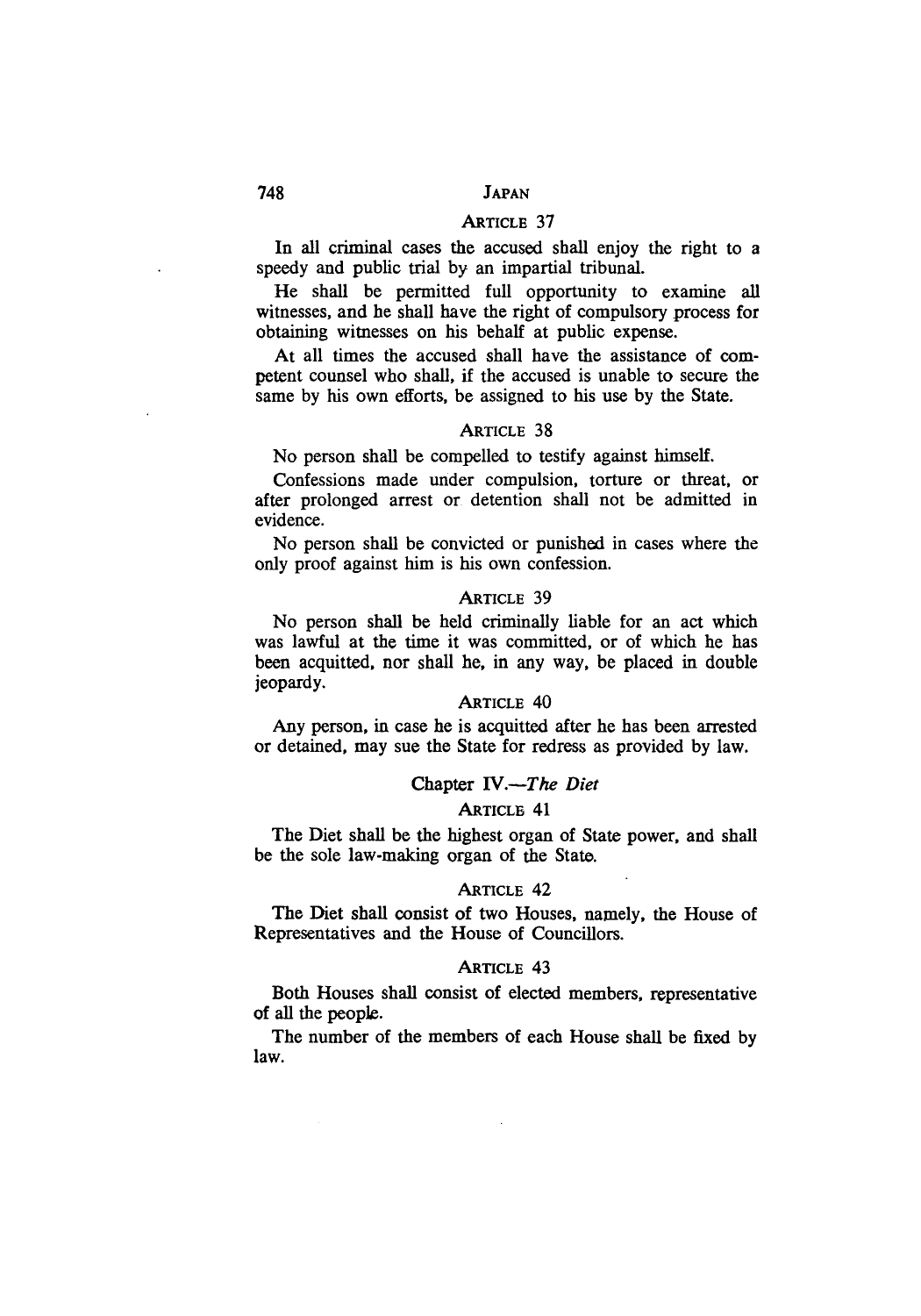The qualifications **of** members of both Houses and their electors shall be fixed **by** law. However, there shall be no discrimination because of race, creed, sex, social status, family origin, education, property or income.

#### ARTICLE 45

The term of office of members of the House of Representatives shall be four years. However, the term shall be terminated before the full term is up in case the House of Representatives is dissolved.

#### **ARTICLE** 46

The term of office of members of the House **of** Councillors shall be six years, and election for half the members shall take place every three years.

#### ARTICLE 47

Electoral districts, methods of voting and other matters pertaining to the method of election of members of both Houses shall be fixed by law.

#### ARTICLE 48

No person shall be permitted to be a member of both Houses simultaneously.

# ARTICLE 49

Members of both Houses shall receive appropriate annual payment from the national treasury in accordance with law.

#### **ARTICLE** 50

Except in cases provided by law, members of both Houses shall be exempt from apprehension while the Diet is in session, and any members apprehended before the opening of the session shall be freed during the term of the session upon demand of the House.

#### **ARTICLE 51**

Members of both Houses shall not be held liable outside the House for speeches, debates, or votes cast inside the House.

#### **ARTICLE** 52

An ordinary session of the Diet shall be convoked once per year.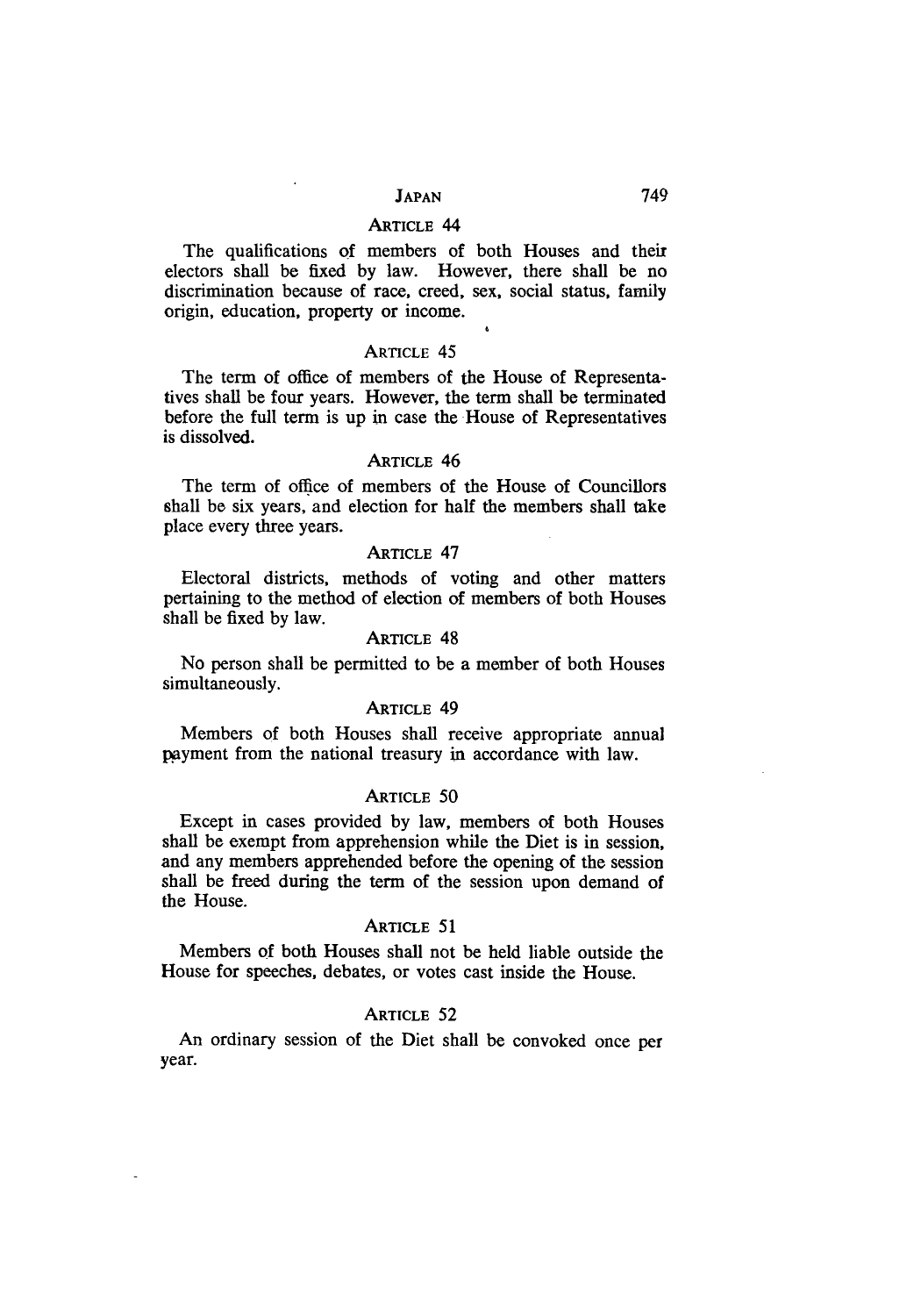#### ARTICLE 53

The Cabinet may determine to convoke extraordinary sessions of the Diet. When a quarter or more of the total members of either House makes the demand, the Cabinet must determine on such convocation.

#### **ARTICLE** 54

When the House of Representatives is dissolved, there must be a general election of members of the House of Representatives within forty (40) days from the date of dissolution, and the Diet must be convoked within thirty (30) days from the date of the election.

When the House of Representatives is dissolved, the House of Councillors is closed at the same time. However, the Cabinet may in time of national emergency convoke the House of Councillors in emergency session.

Measures taken at such session as mentioned in the proviso of the preceding paragraph shall be provisional and shall become null and void unless agreed to by the House of Representatives within a period of ten (10) days after the opening of the next session of the Diet.

#### **ARTICLE** 55

Each House shall judge disputes related to qualifications of its members. However, in order to deny a seat to any member, it is necessary to pass a resolution **by** a majority of two-thirds or more of the members present.

#### ARTICLE 56

Business cannot be transacted in either House unless onethird or more of total membership is present.

All matters shall be decided, in each House, by a majority of those present, except as elsewhere provided in the Constitution, and in case of a tie, the presiding officer shall decide the issue.

#### ARTICLE 57

Deliberation in each House shall be public. However, a secret meeting may be held where a majority of two-thirds or more of those members present passes a resolution therefor.

Each House shall keep a record of proceedings. This record shall be published and given general circulation, excepting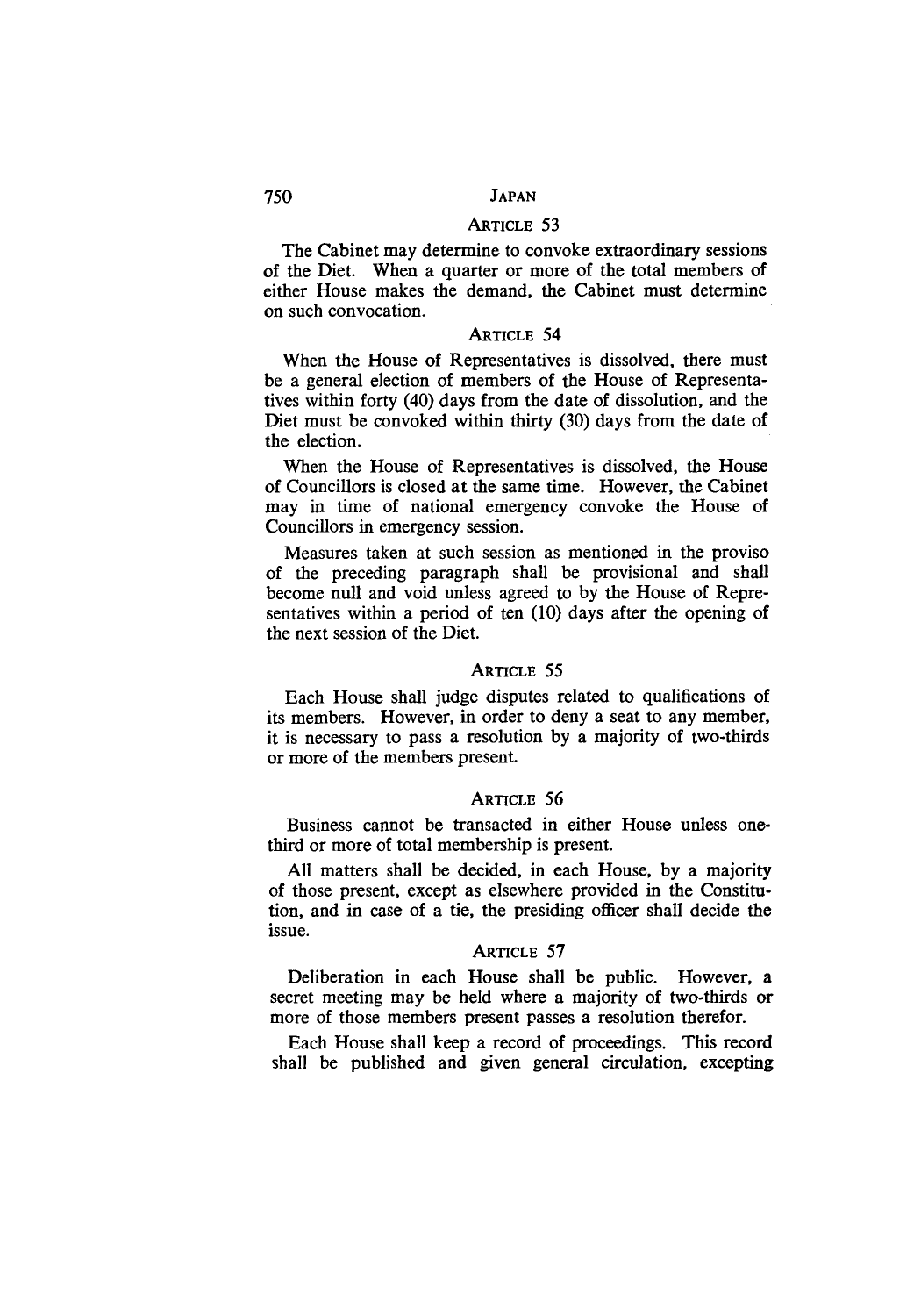such parts of proceedings of secret session as may be deemed to require secrecy.

Upon demand of one-fifth or more of the members present, votes of the members on any matter shall be recorded in the minutes.

#### ARTICLE 58

Each House shall select its own president and other officials.

Each House shall establish its rules pertaining to meetings, proceedings, and internal discipline, and may punish members for disorderly conduct. However, in order to expel a member, a majority of two-thirds or more of those members present must pass a resolution thereon.

#### ARTICLE 59

A Bill becomes law on passage by both Houses, except as otherwise provided by the Constitution.

A Bill which is passed by the House of Representatives, and upon which the House of Councillors makes a decision different from that of the House of Representatives, becomes a law when passed a second time by the House of Representatives by a majority of two-thirds or more of the members present.

The provision of the preceding paragraph does not preclude the House of Representatives from calling for the meeting of a joint committee of both Houses, provided by law.

Failure by the House of Councillors to take final action within sixty (60) days after receipt of a Bill passed by the House of Representatives, time in recess excepted, may be determined by the House of Representatives to constitute a rejection of the said Bill by the House of Councillors.

#### ARTICLE **60**

The budget must first be submitted to the House of Representatives.

Upon consideration of the budget, when the House of Councillors makes a decision different from that of the House of Representatives, and when no agreement can be reached even through a joint committee of both Houses, provided for by law, or in the case of failure by the House of Councillors to take final action within thirty (30) days, the period of recess excluded, after the receipt of the budget passed by the House of Representatives, the decision of the House of Representatives shall be the decision of the Diet.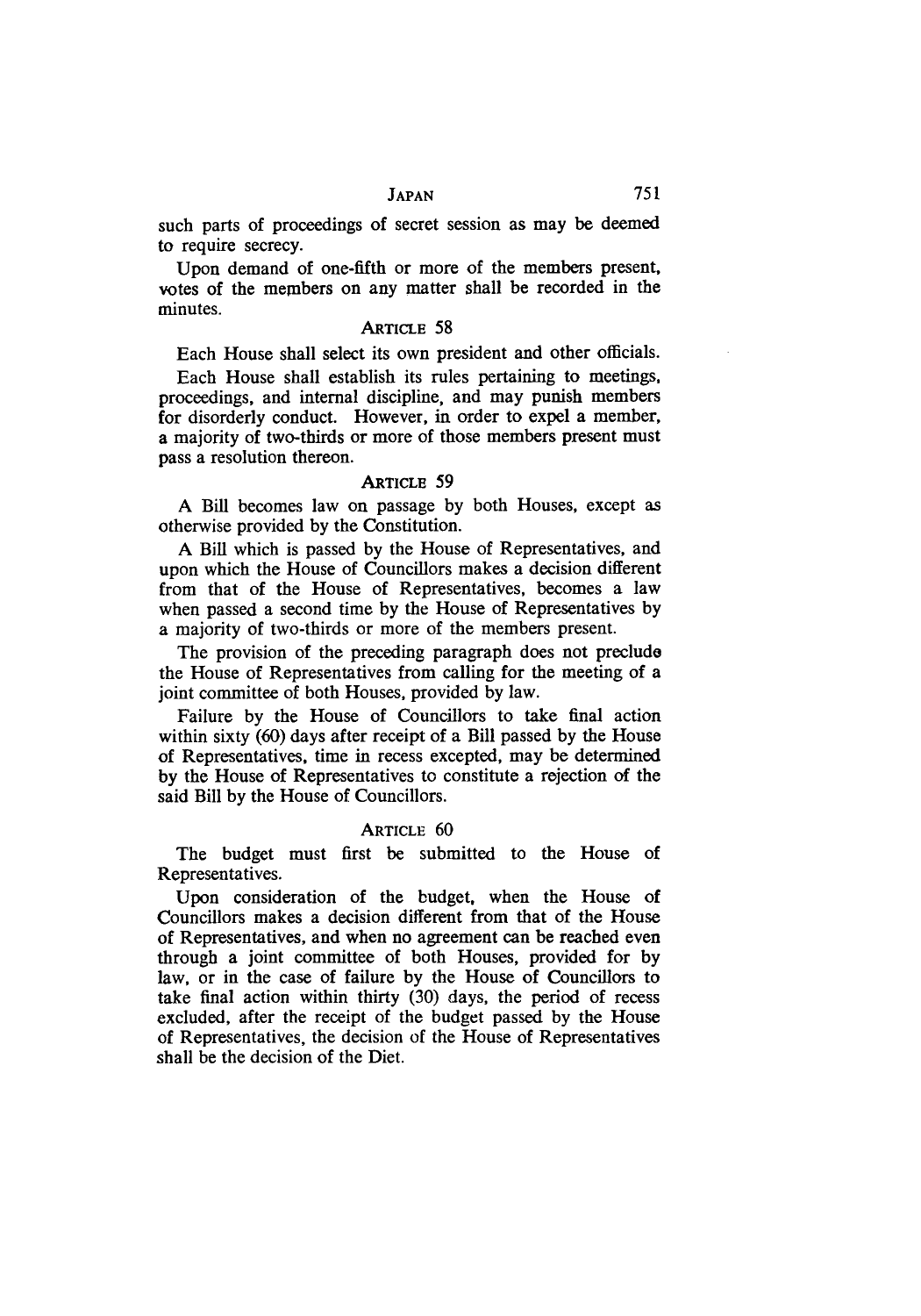# ARTICLE 61

The second paragraph of the preceding article applies also to the Diet approval required for the conclusion of treaties.

#### ARTICLE 62

Each House may conduct investigations in relation to government, and may demand the presence and testimony of witnesses, and the production of records.

#### ARTICLE 63

The Prime Minister and other Ministers of State may, at any time, appear in either House for the purpose of speaking on Bills, regardless of whether they are members of the House or not. They must appear when their presence is required in order to give answers or explanations.

#### **ARTICLE** 64

The Diet shall set up an impeachment court from among the members of both Houses for the purpose of trying those judges against whom removal proceedings have been instituted.

Matters relating to impeachment shall be provided by law.

#### Chapter *V.-The Cabinet*

# ARTICLE 65

Executive power shall be vested in the Cabinet.

#### ARTICLE 66

The Cabinet shall consist of the Prime Minister, who shall be its head, and other Ministers of State as provided for by law.

The Prime Minister and Ministers of State must be civilians.

The Cabinet, in the exercise of executive power, shall be collectively responsible to the Diet.

#### ARTICLE 67

The Prime Minister shall be designated from among the members of the Diet by a resolution of the Diet. This designation shall precede all other business.

**If** the House of Representatives and the House of Councillors disagree and if no agreement can be reached even through a joint committee of both Houses, provided for by law, or the House of Councillors fails to make designation within ten (10)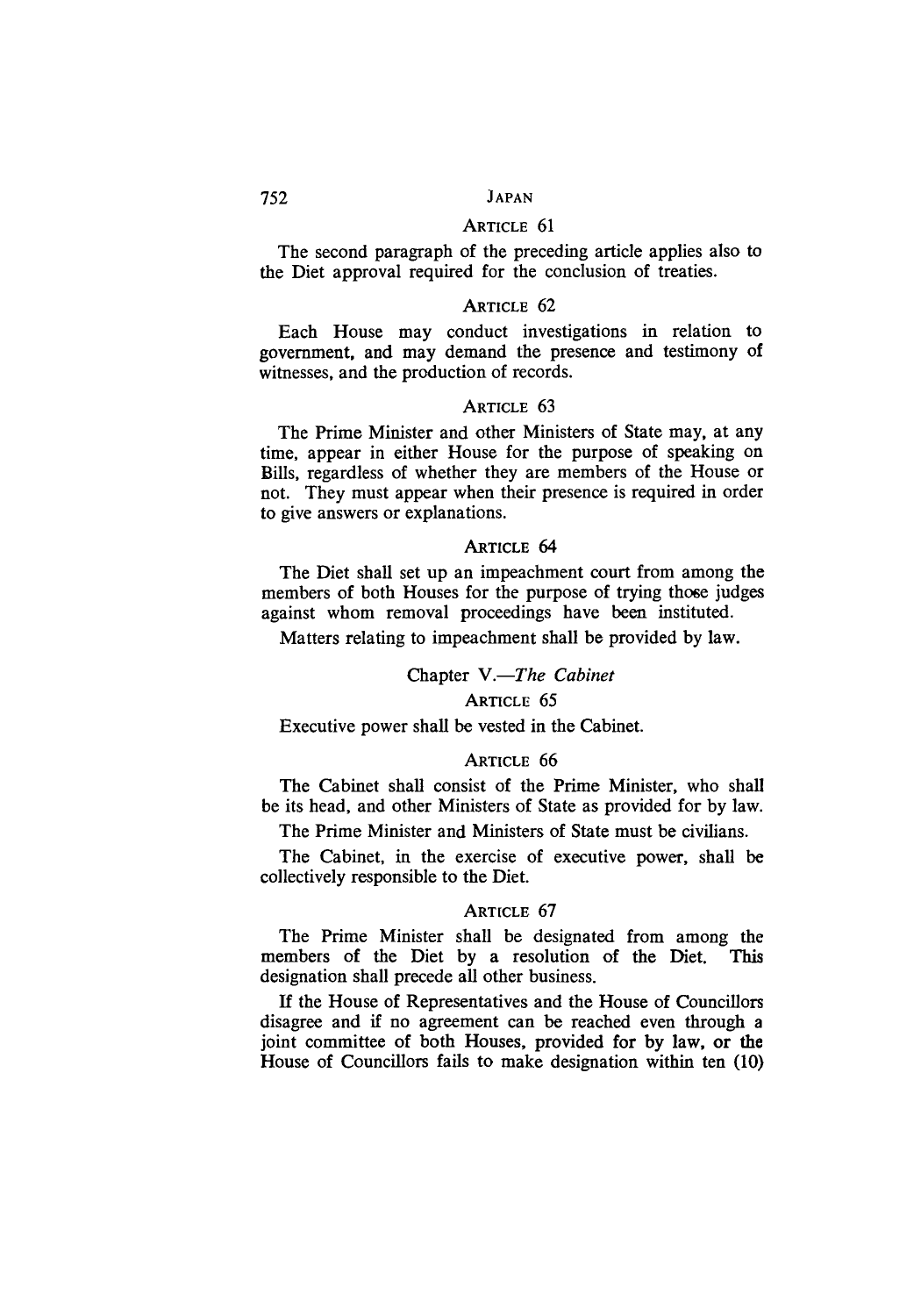days, exclusive of the period of recess, after the House of Representatives has made designation, the decision of the House of Representatives shall be the decision of the Diet.

#### **ARTICLE 68**

The Prime Minister shall appoint the Ministers of State. However, a majority of their numbers must be chosen from among the members of the Diet.

The Prime Minister may remove the Ministers of State as he chooses.

## ARTICLE 69

If the House of Representatives passes a non-confidence resolution, or rejects a confidence resolution, the Cabinet shall resign *en masse,* unless the House of Representatives is dissolved within ten (10) days.

## **ARTICLE** 70

When there is a vacancy in the post of Prime Minister, or upon the first convocation of the Diet after a general election of members of the House of Representatives, the Cabinet shall resign *en masse.*

#### ARTICLE 71

In the cases mentioned in the two preceding articles, the Cabinet shall continue its functions until the time when a new Prime Minister is appointed.

#### ARTICLE 72

The Prime Minister, representing the Cabinet, submits Bills, reports on general national affairs and foreign relations to the Diet, and exercises control and supervision over various administrative branches.

#### ARTICLE 73

The Cabinet, in addition to other general administrative functions, shall: -

Administer the law faithfully; conduct affairs of State.

Manage foreign affairs.

Conclude treaties. However, it shall obtain prior or, depending on circumstances, subsequent approval of the Diet.

Administer the civil service in accordance with standards established by law.

Prepare the budget, and present it to the Diet.

Enact Cabinet orders in order to execute the provisions of this Constitution and of the law. However, it cannot include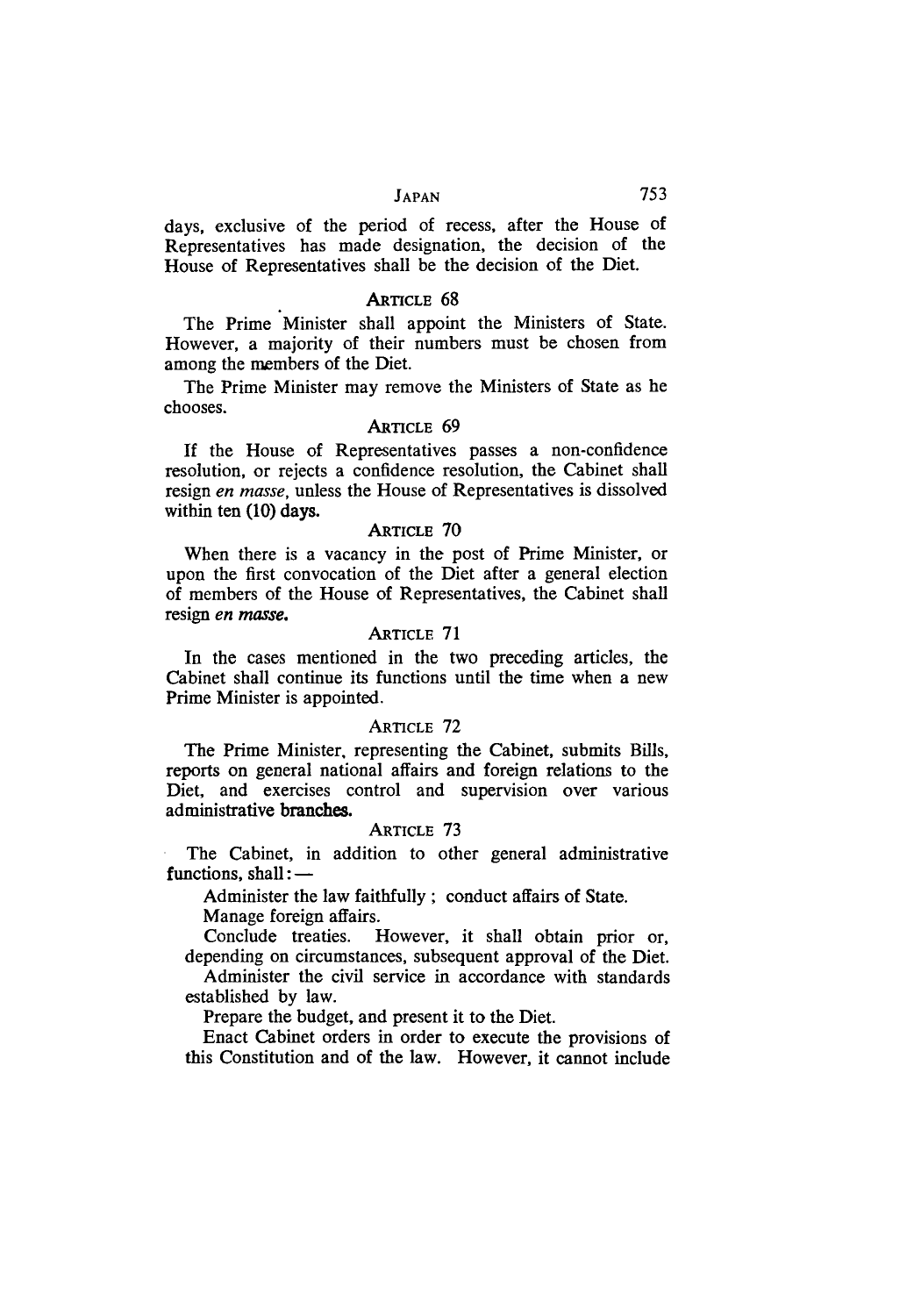penal provisions in such Cabinet orders unless authorised by such law.

Decide on general amnesty, special amnesty, commutation of punishment, reprieve, and restoration of rights.

#### ARTICLE 74

All laws and Cabinet orders shall be signed by the competent Minister of State and countersigned by the Prime Minister.

#### ARTICLE 75

The Ministers of State, during their tenure of office, shall not be subject to legal action without the consent of the Prime Minister. However, the right to take that action is not impaired hereby.

# Chapter VI.-*Judiciary*

# ARTICLE 76

The whole judicial power is vested in a Supreme Court and in such inferor courts as are established by law.

No extraordinary tribunal shall be established, nor shall any organ or agency of the Executive be given final judicial power.

All judges shall be independent in the exercise of their conscience and shall be bound only by this Constitution and the laws.

#### ARTICLE 77

The Supreme Court is vested with the rule-making power under which it determines the rules of procedure and of practice, and of matters relating to attorneys, the internal discipline of the courts and the administration of judicial affairs.

Public procurators shall be subject to the rule-making power of the Supreme Court.

The Supreme Court may delegate the power to make rules for inferior courts to such courts.

#### **ARTICLE** 78

Judges shall not be removed except by public impeachment unless judicially declared mentally or physically incompetent to perform official duties. No disciplinary action against judges shall be administered by any executive organ or agency.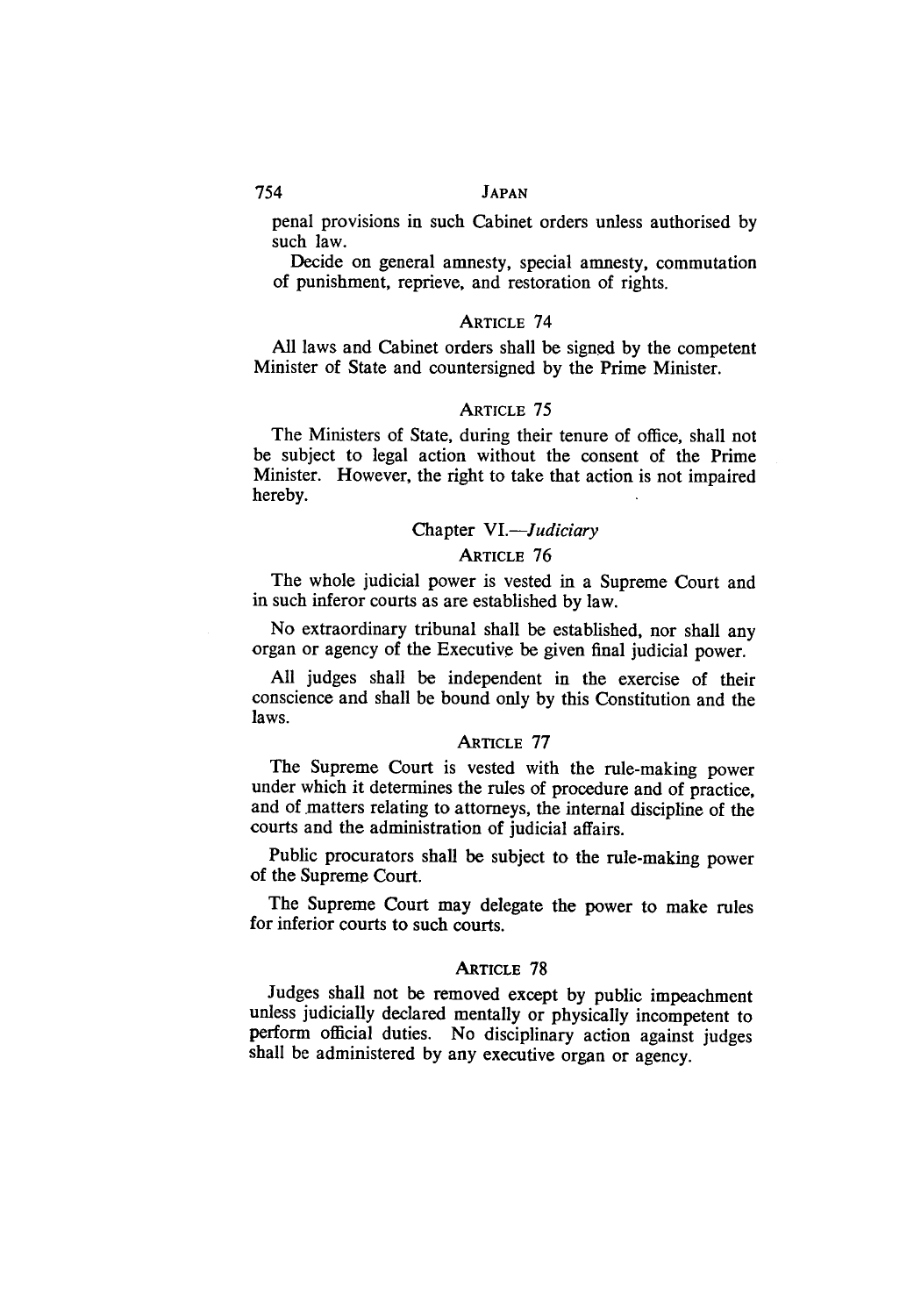The Supreme Court shall consist of a Chief Judge and such number of judges as may be determined by law; such judges excepting the Chief Judge shall be appointed by the Cabinet.

The appointment of the judges of the Supreme Court shall be reviewed by the people at the first general election of the House of Representatives following their appointment, and shall be reviewed again at the first general election of the House of Representatives after a lapse of ten (10) years, and in the same manner thereafter.

In cases mentioned in the foregoing paragraph when the majority of the voters favours the dismissal of a judge, he shall be dismissed.

Matters pertaining to review shall be prescribed by law.

The judges of the Supreme Court shall be retired upon the attainment of the age as fixed by law.

All such judges shall receive, at regular stated intervals, adequate compensation, which shall not be decreased during their terms of office.

# ARTICLE 80

The judges of the inferior courts shall be appointed by the Cabinet from a list of persons nominated by the Supreme Court. All such judges shall hold office for a term of ten (10) years with privilege of reappointment, provided that they shall be retired upon attainment of the age as fixed by law.

The judges of the inferior courts shall receive, at regular stated intervals, adequate compensation, which shall not be decreased during their terms of office.

#### ARTICLE 81

The Supreme Court is the court of last resort with power to determine the constitutionality of any law, order, regulation or official act.

#### **ARTICLE** 82

Trials shall be conducted and judgment declared publicly.

Where a court unanimously determines publicity to be dangerous to public order or morals, a trial may be conducted privately, but trials of political offences, offences involving the press, or cases wherein the rights of people as guaranteed in Chapter **III** of this Constitution are in question, shall always be conducted publicly.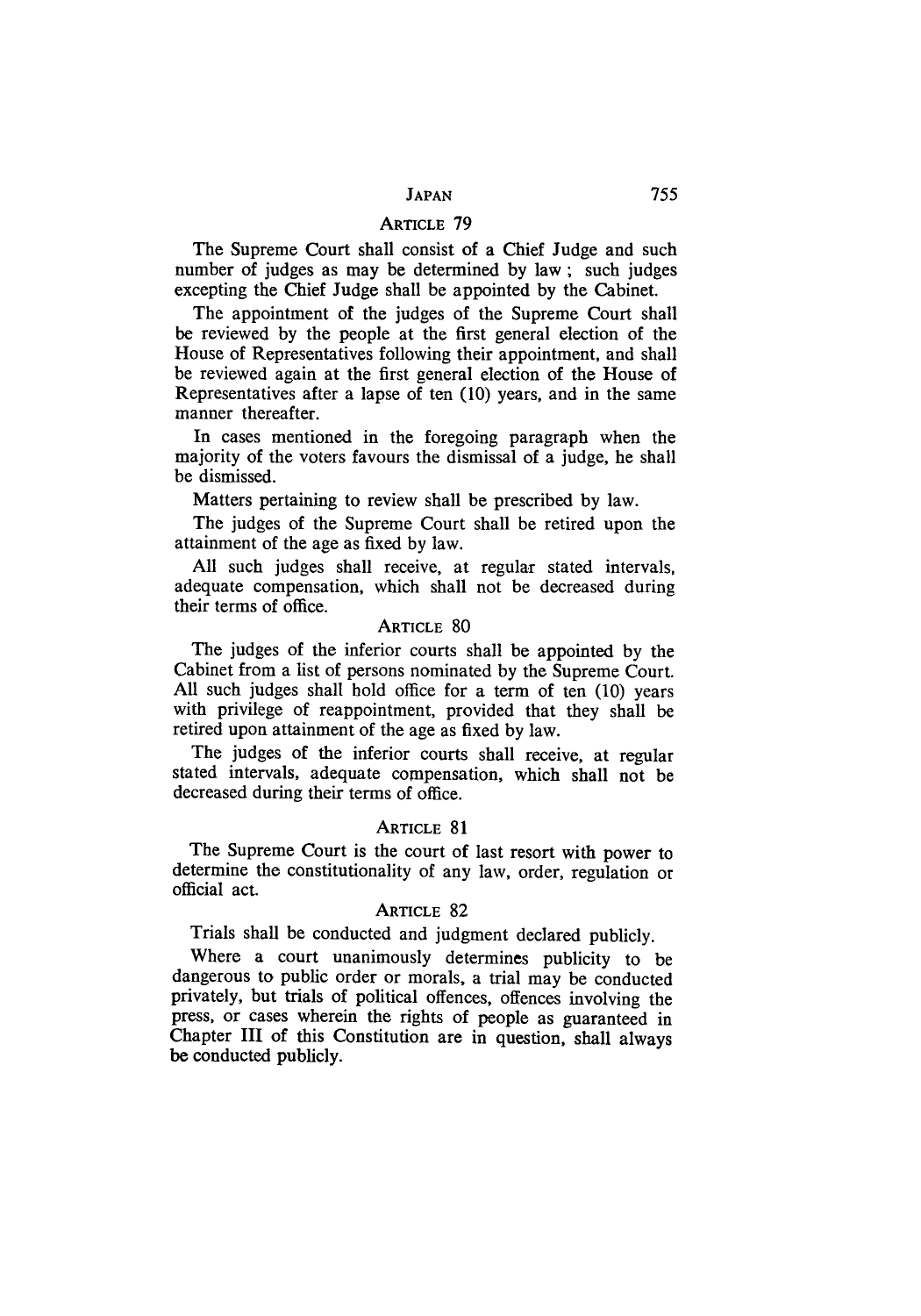# Chapter *VII.-Finance*

# **ARTICLE** 83

The power to administer national finances shall be exercised as the Diet shall determine.

#### **ARTICLE** 84

No new taxes shall be imposed or existing ones modified except by law or under such conditions as law may prescribe.

# **ARTICLE 85**

No money shall be expended, nor shall the State obligate itself, except as authorised by the Diet.

#### **ARTICLE** 86

The Cabinet shall prepare and submit to the Diet for its consideration and decision a budget for each fiscal year.

# ARTICLE 87

In order to provide for unforeseen deficiencies in the budget a reserve fund may be authorised by the Diet to be expended upon the responsibility of the Cabinet.

The Cabinet must get subsequent approval of the Diet for all payments from the reserve fund.

#### **ARTICLE 88**

All property of the Imperial Household shall belong to the State. All expenses of the Imperial Household shall be appropriated by the Diet in the budget.

#### **ARTICLE** 89

No public money or other property shall be expended or appropriated for the use, benefit or maintenance of any religious institution or association, or for any charitable, educational or benevolent enterprises not under the control of public authority.

#### **ARTICLE** 90

Final accounts of the expenditures and revenues of the State shall be audited annually **by** a Board of Audit and submitted by the Cabinet to the Diet, together with the statement of audit, during the fiscal year immediately following the period covered.

The organisation and competency of the Board of Audit shall be determined **by** law.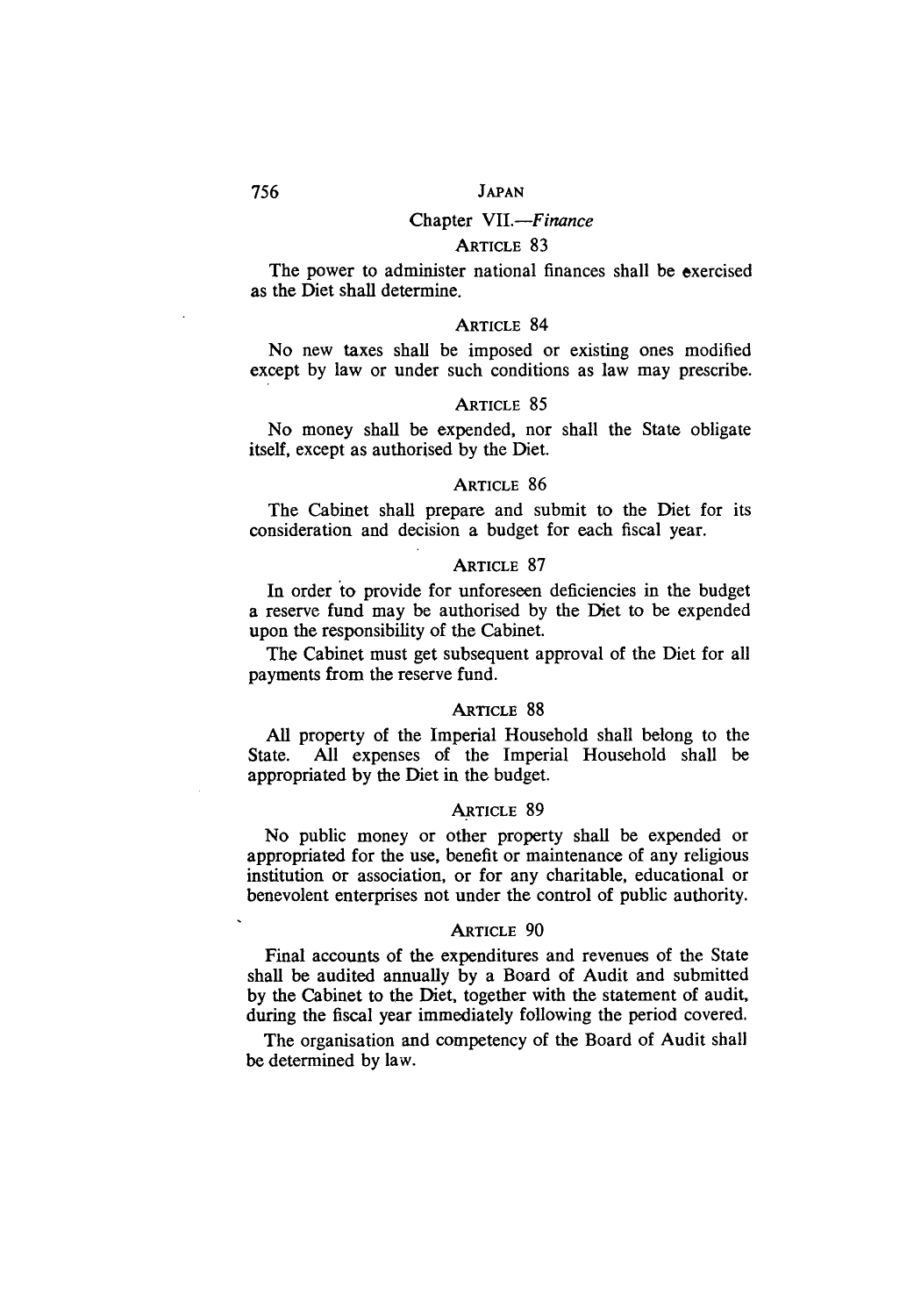At regular intervals and at least annually the Cabinet shall report to the Diet and the people on the state of national finances.

#### Chapter *VIII.-Local Self-Government*

#### ARTICLE 92

Regulations concerning organisation and operations of local public entities shall be fixed by law in accordance with the principle of local autonomy.

#### **ARTICLE** 93

The local public entities shall establish assemblies as their deliberative organs, in accordance with law.

The chief executive officers of local public entities, the members of their assemblies, and such other local officials as may be determined **by** law shall be elected **by** direct popular vote within their several communities.

# ARTICLE 94

Local public entities shall have the right to manage their property, affairs and administration and to enact their own regulations within law.

#### **ARTICLE** 95

A special law, applicable only to one local public entity, cannot be enacted **by** the Diet without the consent of the majority of the voters of the local public entity concerned, obtained in accordance with law.

# Chapter *IX.-Amendments*

# **ARTICLE** 96

Amendments to this Constitution shall be initiated by the Diet, through a concurring vote of two-thirds or more of all the members of each House and shall thereupon be submitted to the people for ratification, which shall require the affirmative vote of a majority of all votes cast thereon, at a special referendum or at such election as the Diet shall specify.

Amendments when so ratified shall immediately be promulgated by the Emperor in the name of the people, as an integral part of this Constitution.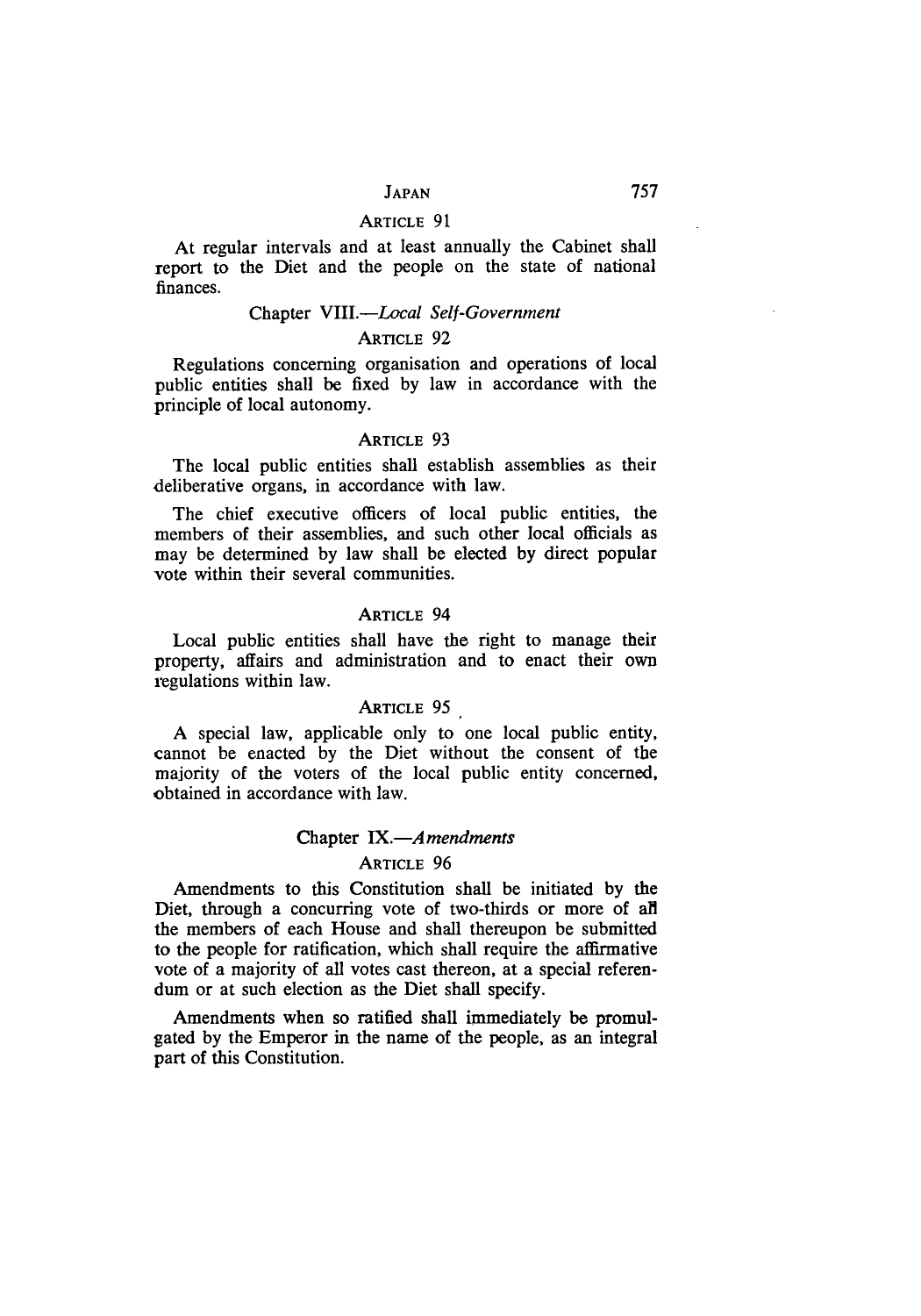#### Chapter *X.-Supreme Law*

# ARTICLE 97

The fundamental human rights by this Constitution guaranteed to the people of Japan are fruits of the age-old struggle of man to be free **;** they have survived the many exacting tests for durability and are conferred upon this and future generations in trust, to be held for all time inviolate.

#### ARTICLE 98

This Constitution shall be the supreme law of the nation and no law, ordinance, imperial rescript or other act of government, or part thereof, contrary to the provisions hereof, shall have legal force or validity.

The treaties concluded **by** Japan and established laws of nations shall be faithfully observed.

#### **ARTicLE 99**

The Emperor or the Regent as well as Ministers of State, members of the Diet, judges, and other public officials have the obligation to respect and uphold this Constitution.

# Chapter *XI.-Supplementary Provisions*

# ARTICLE **100**

This Constitution shall be enforced as from the day when the period of six months will have elapsed counting from the day of its promulgation(').

The enactment of laws necessary for the enforcement of this Constitution, the election of members of the House of Councillors and the procedure for the convocation of the Diet and other preparatory procedures necessary for the enforcement of this Constitution may be executed before the day prescribed in the preceding paragraph.

#### ARTICLE 101

**If** the House of Councillors is not constituted before the effective date of this Constitution, the House of Representatives shall function as the Diet until such time as the House of Councillors shall be constituted.

**()** Promulgated on the 3rd November. 1946, and entered into **force** on **the** 3rd May, 1947.